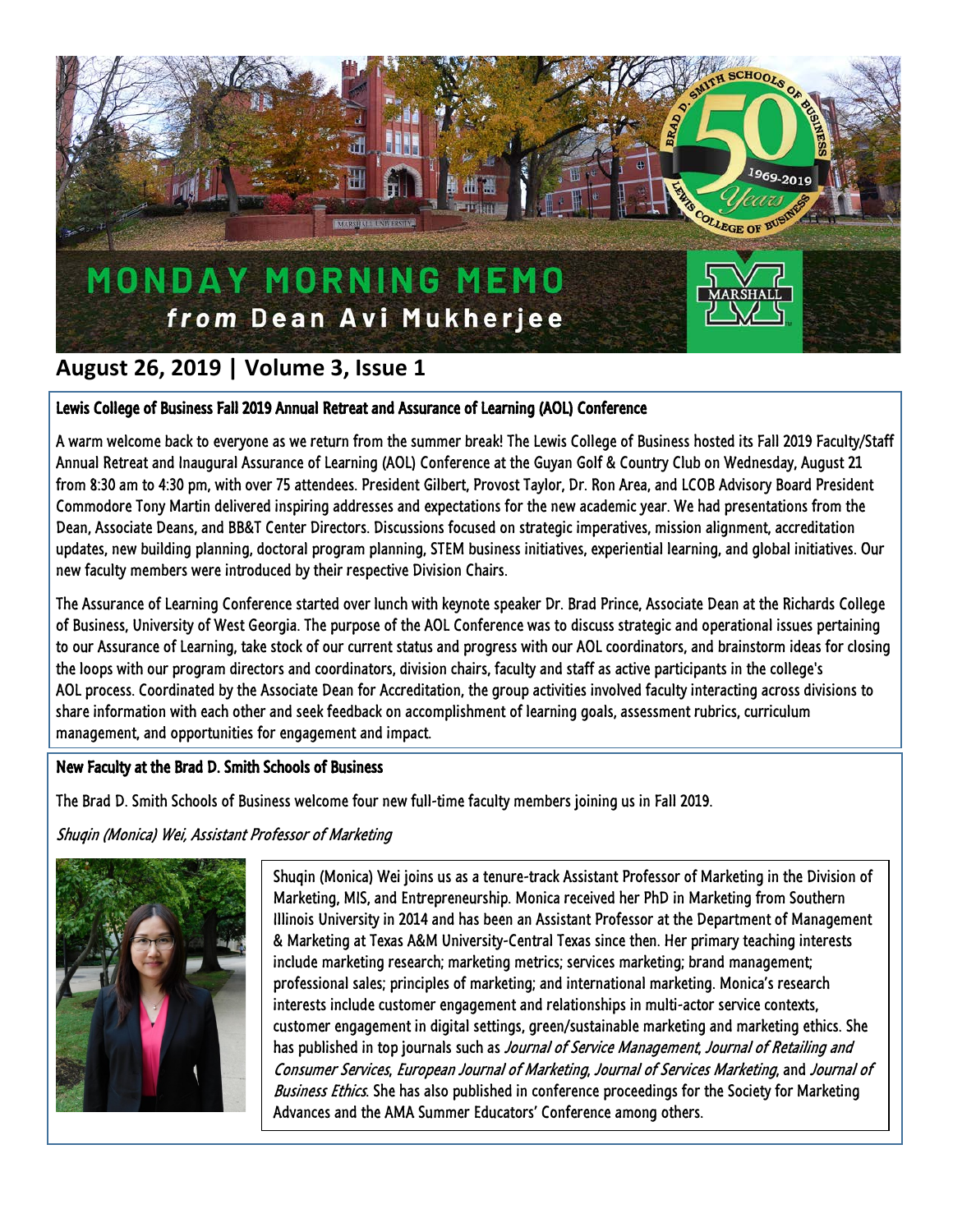

#### Tyson Ang, Assistant Professor of Marketing



Tyson Ang joins us as a tenure-track Assistant Professor of Marketing in the Division of Marketing, MIS, and Entrepreneurship. Tyson received his PhD degree from Southern Illinois University in 2015 where he also received his MBA and BS in Marketing. Tyson has previously worked an Assistant Professor of Marketing at Texas A&M University-Central Texas and at Huston-Tillotson University in Austin, TX, where he taught courses at the undergraduate and graduate levels from Principles of Marketing and Marketing Research to Internet and Digital Marketing. His research interests are in customer-to-customer and firm-to-customer interactions, and sustainable and ethical marketing practices. In addition to many conference proceedings, Tyson has published in top journals including the Journal of Service Management, Journal of Retailing and Consumer Services, European Journal of Marketing, Journal of Services Marketing, and Journal of Marketing Theory and Practice. He was the recipient of the 2017 Outstanding Faculty in Quantitative Research award and the 2017 Commitment to Diversity award at Texas A&M University-Central Texas.

### Timothy Bryan, Assistant Professor of Accounting



Timothy G. Bryan joins us as a tenure-track Assistant Professor of Accounting in the Division of Accountancy and Legal Environment. Tim received his DBA from Jacksonville University, Florida. He has an M.S. and B.S. in Accounting from the University of Southern Indiana. Tim was an Instructor in Accounting at the University of Southern Indiana, Evansville, Indiana since 2011, where he taught a wide variety of courses, published a peer-reviewed journal article in the *Journal of Business &* Economics Research and presented his research in well-known conferences such as the American Accounting Association annual and regional meetings. He is a member of the American Accounting Association, American Institute of Certified Public Accountants, Indiana CPA Society, Illinois CPA Society and Beta Gamma Sigma. Tim brings a wealth of experience both in practice and as an academic. As a CPA and a Certified Global Managerial Accountant (CGMA), Tim was the Office Managing Partner of Kemper CPA Group LLP in Evansville, Indiana and Mt. Vernon, Illinois; Board of Directors of Kemper Capital Management; and on the Audit Staff at KPMG, Indianapolis.